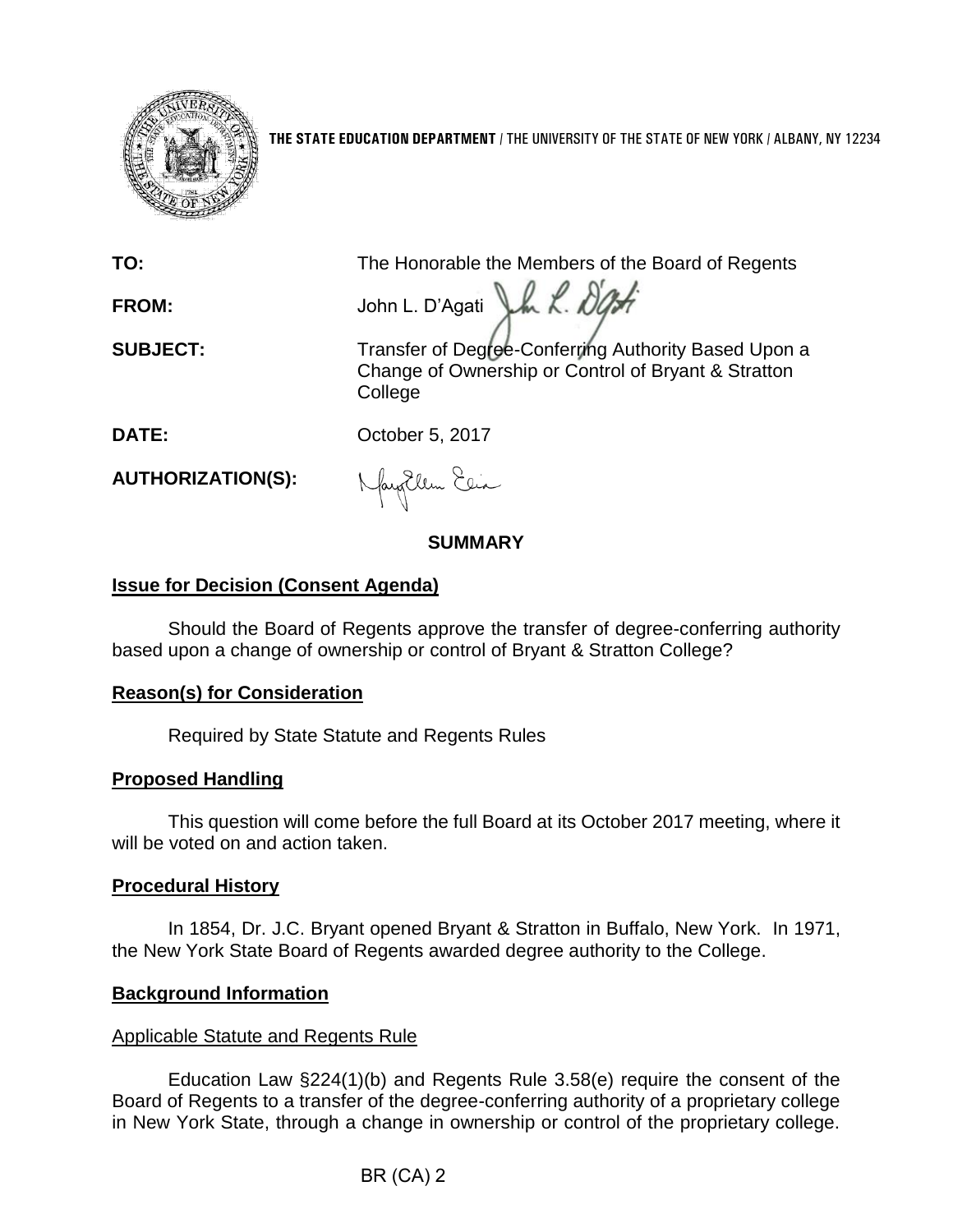Regents Rule 3.58(a)(1) defines change in ownership or control as *"merger or consolidation with any corporation; sale, lease, exchange or other disposition of all or substantially all of the assets of the institution; and the transfer of a controlling interest (at least 51 percent) of the stock of a corporation."*

Because the transaction concerning Bryant & Stratton College (as outlined below) will constitute a change in ownership or control of a proprietary college, as defined in Regents Rule 3.58(a), the consent of the Board of Regents to this transaction is required.

### The Proposed Transaction

Prior to 2008, the ownership of Bryant & Stratton stock was as follows:

- Bryant & Stratton Limited Partnership (family) 63.4%
- Other minority shareholders 36.6%
	- Total 100.00%

Dr. Bryant H. Prentice, III, Chairman and Chief Executive Officer of the College, and general partner in the Limited Partnership, realized that he did not have an heir who had the desire to appropriately manage the Partnership and its primary asset, the College, or that his personal wealth was sufficient to allow for an orderly succession of leadership and management of the College to ensure a seamless transition of the College for the benefit of its students, faculty and staff. The Board of Directors undertook the process of finding a financial partner and, in 2008, the Bryant & Stratton Limited Partnership and the other minority shareholders sold portions of their stock to Parthenon Capital, a private equity company. This transaction did not result in one single entity having a controlling interest in the College and was not determined to require the Board of Regents approval.

The 2008 transaction resulted in the following stock ownership:

| • Parthenon Capital (private equity)           | 49.0% |
|------------------------------------------------|-------|
| Bryant & Stratton Limited Partnership (family) | 34.4% |
| Other minority shareholders                    | 16.6% |

Total 100.00%

Since 2008, the Limited Partnership has been gradually buying back portions of the stock. The current stock ownership is as follows:

|  |  | ■ Bryant & Stratton Limited Partnership (family) 45.2% |  |
|--|--|--------------------------------------------------------|--|
|  |  |                                                        |  |

- Parthenon Capital (private equity) 39.8%
- Other minority shareholders 15.1%

Total 100.00%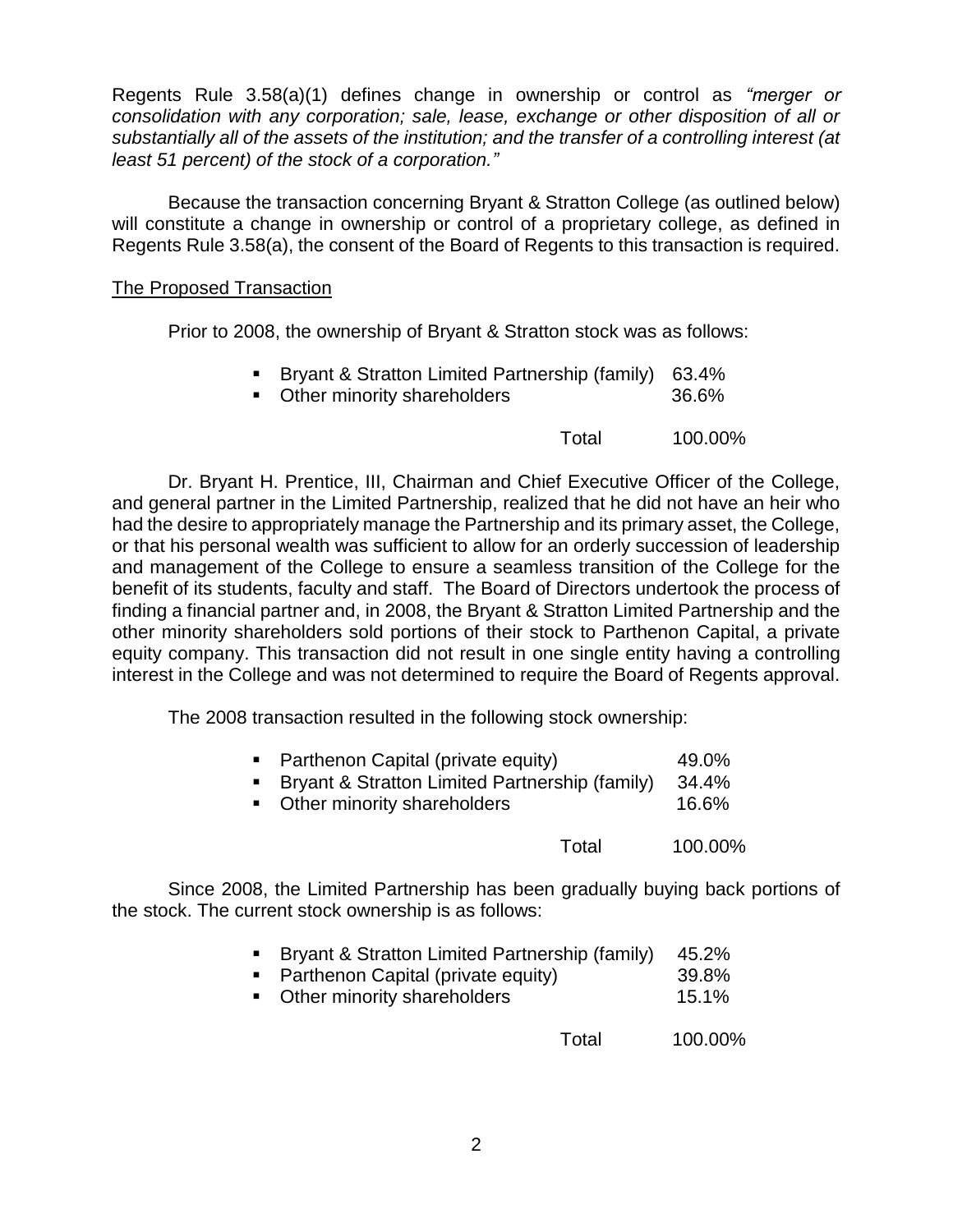Due to regulations pertaining to the length of time private equity companies can hold investments, Parthenon Capital is seeking to divest its position in the College. In addition, since 2008, Dr. Prentice has found solutions relative to succession and estate planning, and has positioned the Partnership so that it may purchase Parthenon Capital's entire interest in the College. The proposed transaction, anticipated to close on December 1, 2017, would be between shareholders only and would not involve any institutional expenditures by Bryant & Stratton College itself. The proposed transaction would result in the following stock ownership:

| • Bryant & Stratton Limited Partnership (family) | 87.2% |
|--------------------------------------------------|-------|
| • Other minority shareholders                    | 12.8% |
| • Parthenon Capital (private equity)             | $0\%$ |
|                                                  |       |

Total 100.00%

#### The College after the Transaction

Bryant & Stratton College's current operations in New York State include locations in the Rochester, Buffalo, Syracuse and Albany areas. This would not change under the proposed transaction.

Bryant & Stratton College's current Board of Directors is comprised of six individuals: three elected by Parthenon Capital and three by the Limited Partnership. After the proposed transaction, one of the directors, appointed by Parthenon, will step down and be replaced by the President and CEO of the College, Dr. Francis J. Felser. All other current directors will remain on the Board. Future appointments to the Board of Directors would be made by the Limited Partnership as the majority owner.

The College's strategic plan, mission, vision, academic programs and services, finances, faculty, policies and procedures will be the same after the transaction as before. Dr. Felser will remain as President and CEO of the College, as well as serving on the Board of Directors.

#### **Related Regents Items**

N/A

#### **Recommendation**

It is recommended that the Board of Regents take the following action at its October 2017 Board of Regents meeting:

VOTED: That, contingent upon the transfer and sale of the membership interests of Bryant & Stratton College to the Bryant and Stratton Limited Liability Partnership, resulting in the Bryant and Stratton Limited Partnership having a controlling interest (87.2%) in Bryant & Stratton College, the Board of Regents consents to the transfer of degree conferring authority of Bryant & Stratton College to the Bryant and Stratton Limited Partnership.